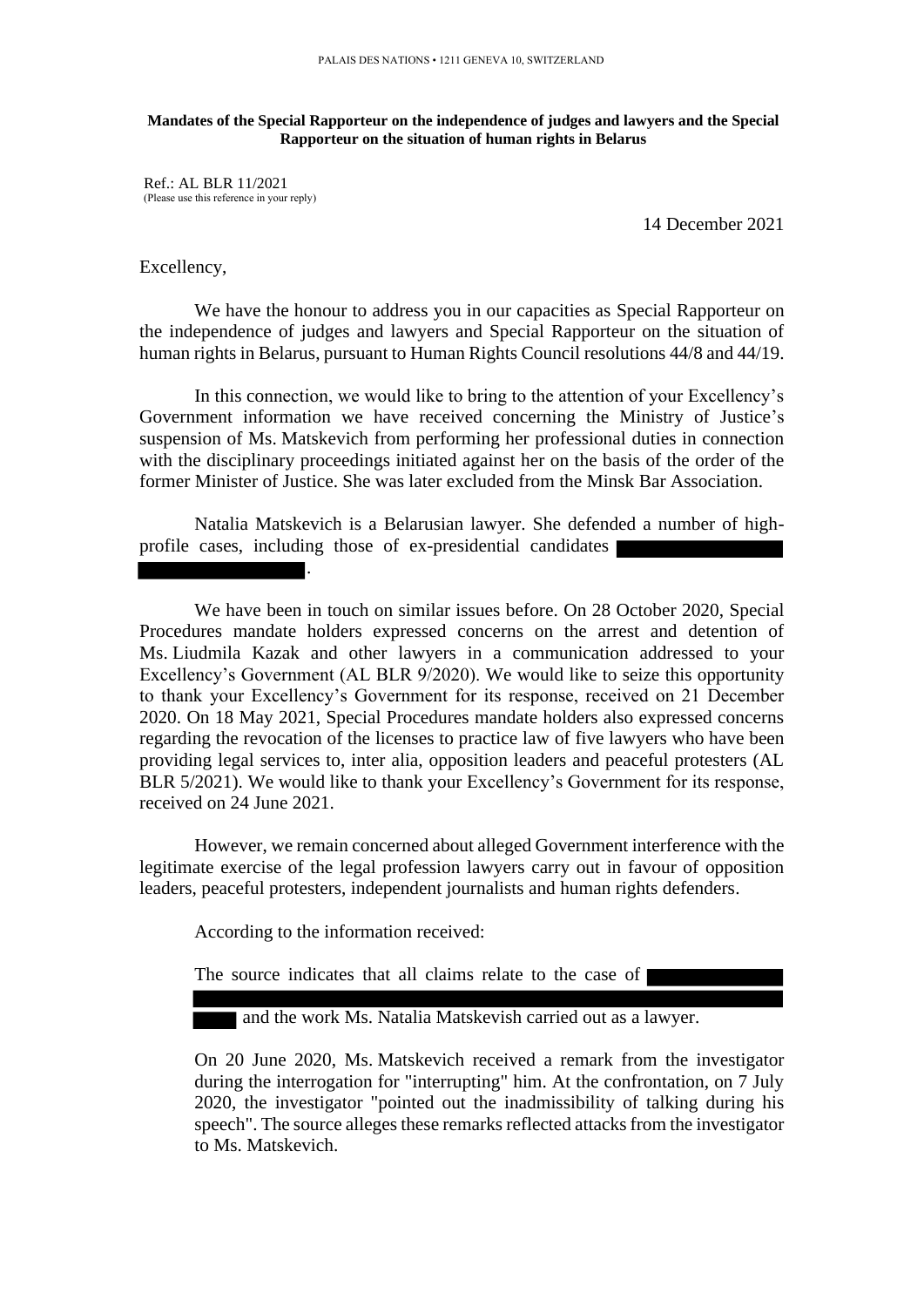On 9 April 2021, during the interrogation of the prosecution witness at the court session, Ms. Matskevich "interrupted testimony" and objected to the actions of the prosecution witness's lawyer, asking the court to explain to the lawyer his capabilities in the process. The source indicates that this intervention by Ms. Matskevich was a comment on a procedural matter.

According to the source, after Ms. Matskevich claimed her client's human rights were violated in open court hearings, and after information about her client's case was published in media, the KGB sent information related to the incidents that happened in June, July and April 2020 to the Ministry of Justice, one and a half years later.

The KGB, as investigative body, could have approached the Bar Association at the time of the alleged incidents if it considered the lawyer's behavior as inappropriate, but it did not do so.

On October 13, 2021, the Ministry of Justice suspended Ms. Matskevich from performing her professional duties in connection with the disciplinary proceedings initiated against her on the basis of an order of the former Minister of Justice of Belarus dated October 12, 2021.

On October 25, 2021, Ms. Matskevich was excluded from the Minsk City Bar Association, and as a result, was deprived of her license to practice law, which left her clients unprotected.

On October 27, 2021, the Council of the Minsk City Bar Association approved the decision of the disciplinary commission.

While we do not want to prejudge the accuracy of these allegations, we express serious concerns at the suspension and disbarment of Ms. Matskevich, which seems to be in direct correlation with the legal services she provides to, inter alia, opposition figures. If confirmed, the events described above would amount to a serious breach of a number of international and regional standards relating to the free and independent exercise of the legal profession.

According to these standards, States must put in place all appropriate measures to ensure that lawyers are able to perform all of their professional functions without intimidation, hindrance, harassment or improper interference. In particular, States must ensure that lawyers are not subject to, or threatened with, prosecution or any administrative, economic or other sanctions for any action taken in accordance with recognised professional duties, standards and ethics. International and regional standards also expressly prohibit the identification of lawyers with their clients or their clients' causes in the discharge of their professional duties.

We are extremely concerned that the situation of lawyers in Belarus may be exacerbated by the fact that no independent bar association exists in the country. Without the protection provided by an independent bar association, lawyers are extremely vulnerable to attacks and restrictions on their independence, especially from State authorities. In places where bar associations are controlled by the State, lawyers often become the target of attacks from the very organizations that should be protecting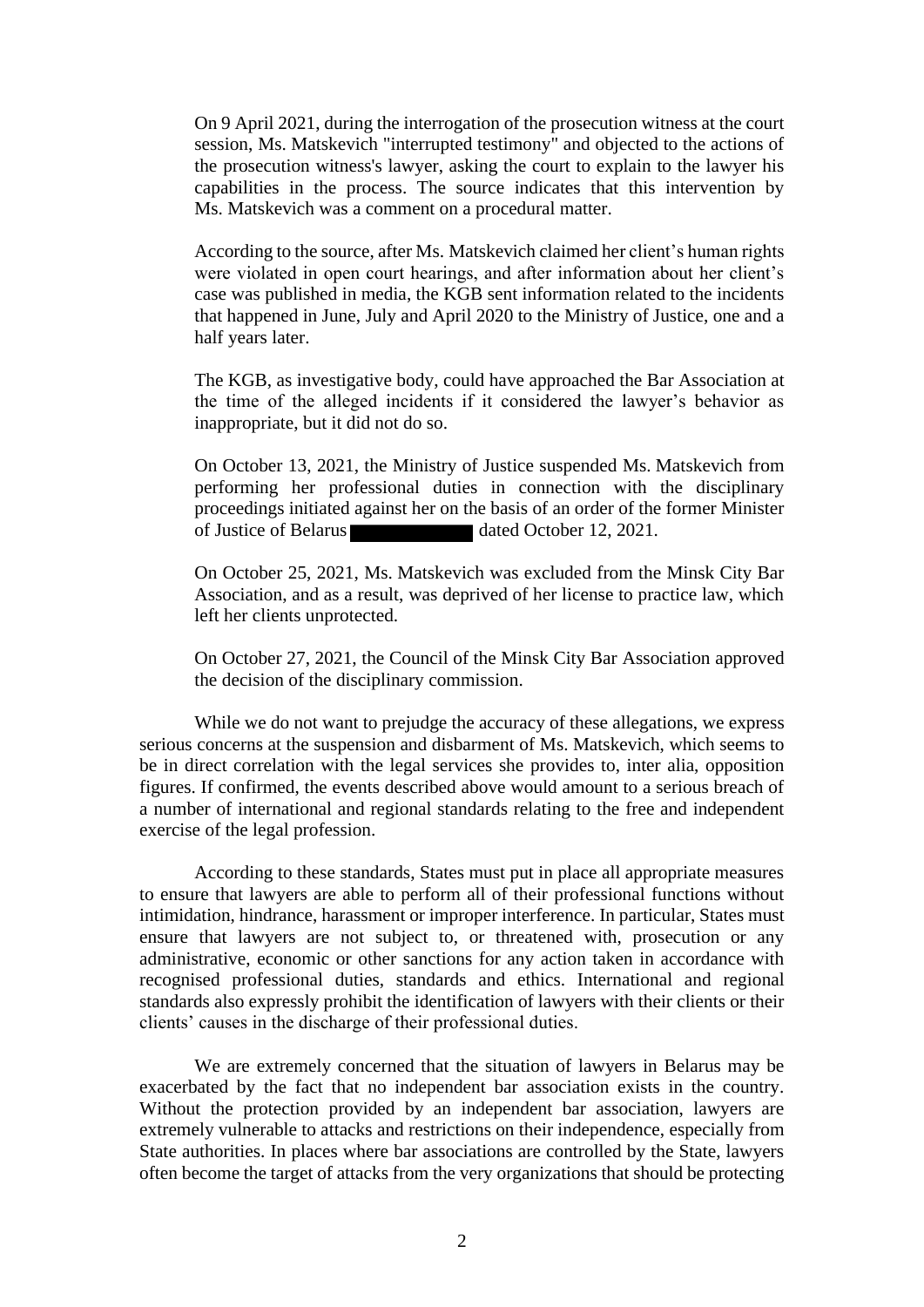them. Such attacks most often take the form of groundless or arbitrary suspension to practice or disbarment, and are frequently accompanied by further restrictions, including arbitrary detention and prosecution. Silencing and/or controlling bar associations not only poses great risks to the legal community, but also has an adverse impact on the rule of law and the ability of ordinary people to defend their human rights.

In connection with the above alleged facts and concerns, please refer to the **Annex on Reference to international human rights law** attached to this letter which cites international human rights instruments and standards relevant to these allegations.

As it is our responsibility, under the mandates provided to us by the Human Rights Council, to seek to clarify all cases brought to our attention, we would be grateful for your observations on the following matters:

- 1. Please provide any additional information and/or comment(s) you may have on the above-mentioned allegations.
- 2. Please provide detailed information on the facts that led to the disciplinary action against Ms. Matskevich, her suspension, and the revocation of her license to practice law, and explain how her disbarment may be regarded as compatible with Belarus' obligations under article 14, 19, 21 and 22 of the International Covenant on Civil and Political Rights.
- 3. Please provide detailed information on the composition and functioning of the Minsk City Bar Association, explain its relationship with the Qualification Commission for legal practice in the Republic of Belarus, and explain to what extent they can be regarded as independent disciplinary bodies established by the legal profession.
- 4. Please provide detailed information on the legislative and other measures adopted by Belarus to ensure that lawyers are able to perform all of their professional functions without intimidation, hindrance, harassment or improper interference (Principle 16 (a) of the Basic Principles on the Role of Lawyers) and to prevent that they are subject to, or be threatened with, prosecution or administrative, economic or other sanctions as a result of their identification with their clients or their clients' causes as a result of discharging their functions (Principle 18).

We would appreciate receiving a response within 60 days. Past this delay, this communication and any response received from your Excellency's Government will be made public via the communications reporting [website.](https://spcommreports.ohchr.org/) They will also subsequently be made available in the usual report to be presented to the Human Rights Council.

While awaiting a reply, we urge that all necessary interim measures be taken to halt the alleged violations and prevent their re-occurrence and in the event that the investigations support or suggest the allegations to be correct, to ensure the accountability of any person(s) responsible for the alleged violations.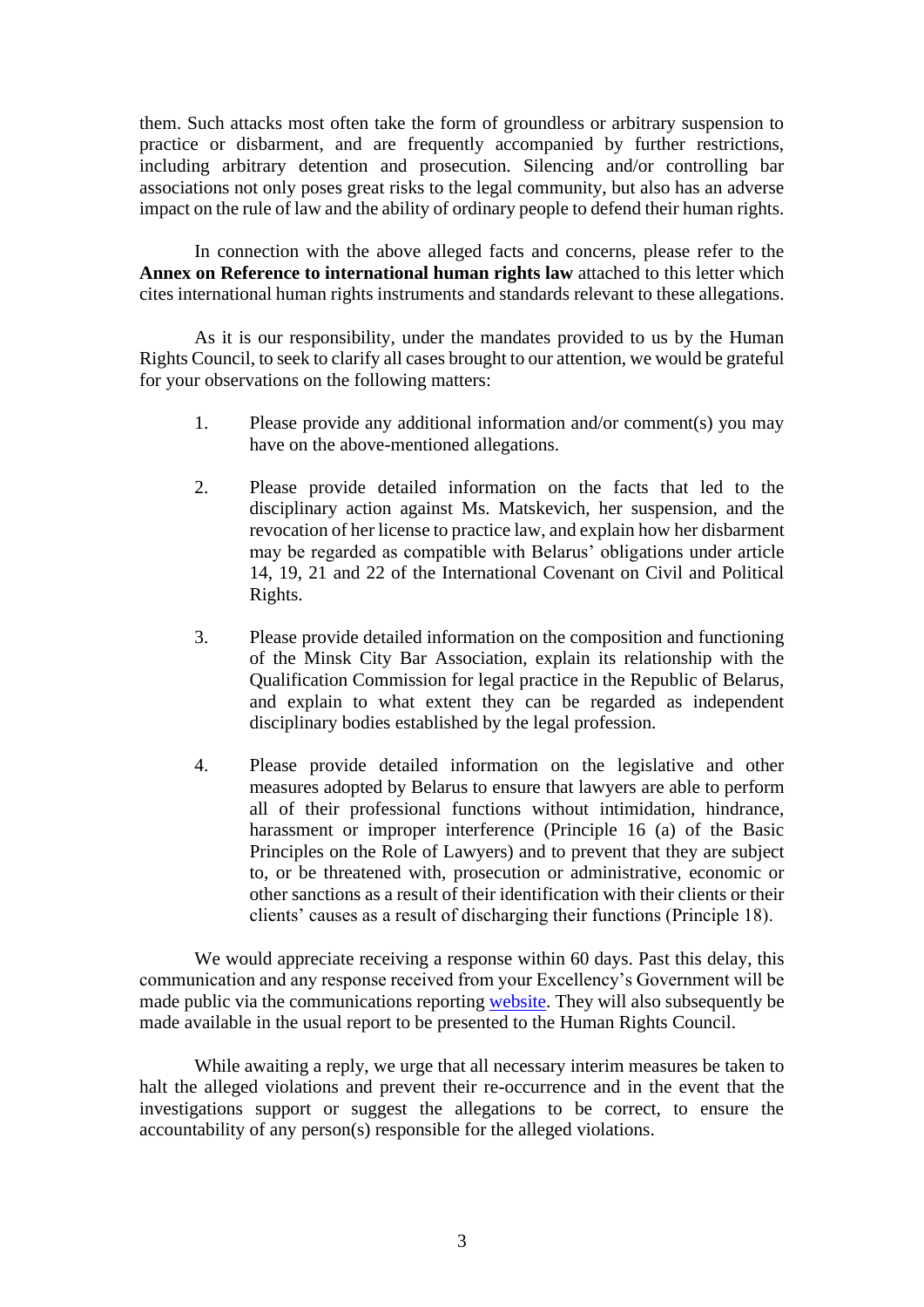Please accept, Excellency, the assurances of our highest consideration.

Diego García-Sayán Special Rapporteur on the independence of judges and lawyers

Anaïs Marin Special Rapporteur on the situation of human rights in Belarus